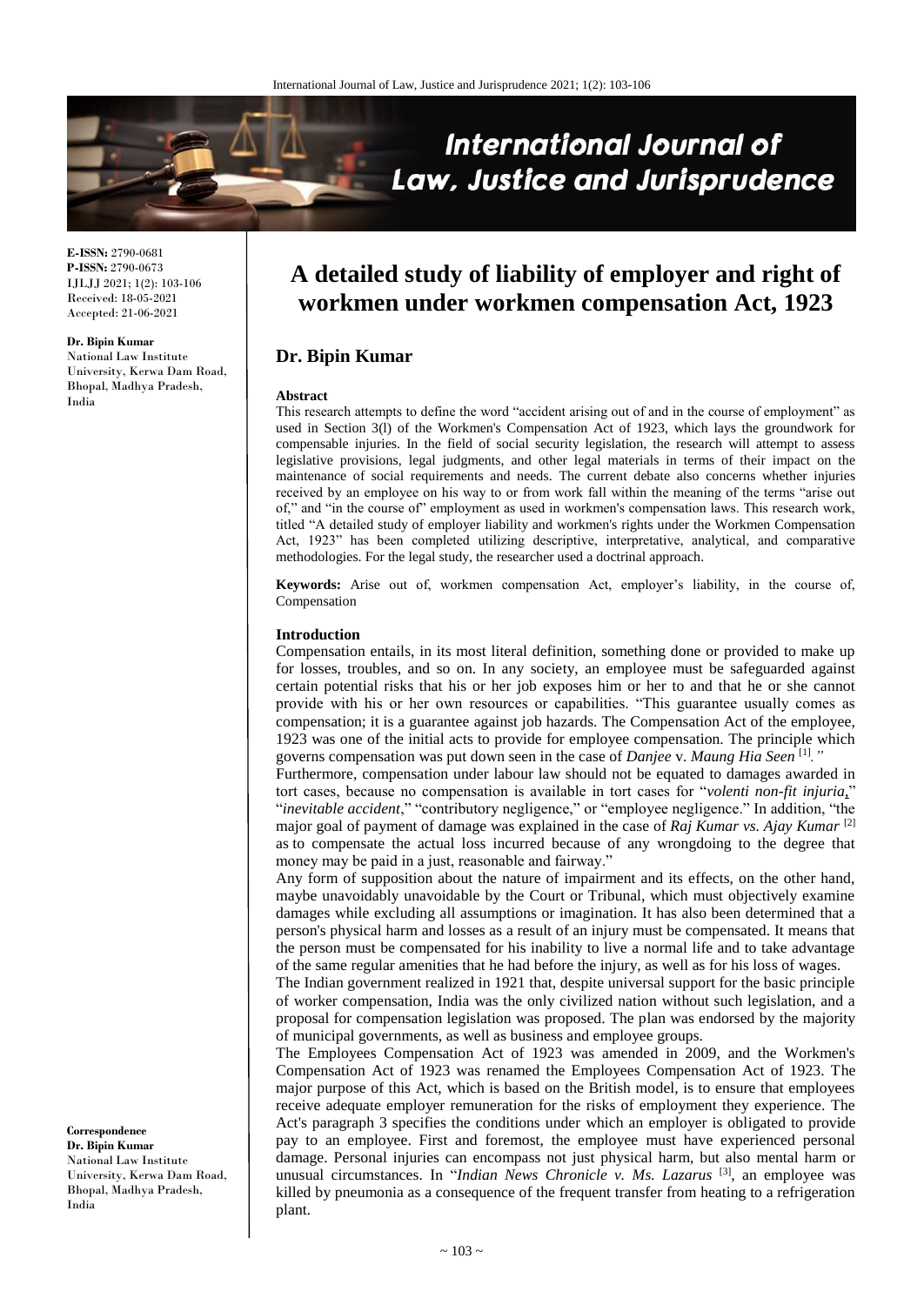It was held that the effect of the temperature changes was not physical damage, but stress. Personal injury was considered in this case much beyond physical injury. In this connection, it is also crucial to highlight that an employer may be held responsible for occupational illnesses."

Following that, an accident must occur, resulting in an injury. An accident can refer to any unanticipated event or occurrence produced by an act that was not foreseeable. Unintentionality is the most important part of this. In the case of the "*Sungarbai v. Ordinance Factory* [4] , accidents were claimed not only an exterior incident, but also can occur inside a person, and accident and injury, as was the case for heart failure, are considered to coincide in such times."

Thirdly, "the accident caused by the employee should arise out of and in the course of employment. As with *Ravuri Kotayya vs. Dasari Nagavardhanamma* [5] , it had been agreed that the employee had to do his responsibilities and his duties had to make him appear there and, more significantly, there must have been a direct relationship between the act and his tasks, and that act must not be remote."

# **Judicial Interpretation of the Scope of the Phrase "Accident Arising Out of Employment"**

The phrase "accident arising out of employment refers to work as an immediate cause or origins of the event without any dispute. The problem comes when an attempt is made to see whether or not an accident that results in the harm of a worker under certain circumstances or a specific circumstance, is the result of a worker's employment or otherwise. Once it has been found that the worker's job is the cause of the accident, the accident is arising out of employment. Once the cause of an injury is established by the worker's job, the accident is one resulting out of employment." Although there is no general theory for determining whether or not an accident happens as a result of employment, these variables can usually be considered.

## **Causal Connection**

The word "out of" establishes and emphasizes a cause-andeffect relationship between employment and the accident. The first, which is the worker's employment, is the cause, while the second, which is the accident, is the result. When the accident's cause and work are linked, the accident is attributed to the workplace. This causal relationship could take numerous forms. It could be direct, physical, and close, but it's more likely to be indirect, abstract, and distant.

## **Direct and Indirect Causes**

It is not necessary for the immediate and tangible reason to constantly be present. Depending on the circumstances, even the indirect and abstract cause may be sufficient. "*Upton v. G. C. Ry Co.*  $\left[6\right]$  is an operator who, while entering a train and maintaining his regular task when moving from one terminal to another terminal, slid into the railway platform, where the cause of the damage was both direct as well as physical. A series of decisions have evolved from work, even because of the indirect causal link between the jobs and accidents."

In the instance of the *Upton case* [7] , A foreman worker was despatched by the employer to repair a watercourse by railway from point A to point B. After his shift, the foreman headed to the station in B to catch the train back to location

A. He slid and fell hurriedly on the railroad as the train arrived because the day was rainy and windy. As a result of his injuries, he passed away. Even though his job and the accident had a clear causal connection, because his employees were not directly adjoined by the threat of an accident on the platform, but were, on the other hand, public in common, the House of Lords maintained that the accident was caused by their work.

The Indian high courts, for the most part, shared this viewpoint. The appellant used Vinayak for carpentry in *Trustees Port Bombay v. Tamunabai* [8] . He worked at a table that was similar to other tables that would be used by other workers. One day, as he walked to his workshop and sat at his table to do his job, a bomb went off. As a result of the incident, As a result of the incident, Vinayak was injured. He was taken to the hospital and died the same night. He had been hurt. The commissioner found in favor of the plaintiff, and compensation was awarded. "Mr. Justice Dixit of the High Court in Bombay believed on appeal that the phrase out of communicated, based on a stringent and literal reading, the concept that some type of link must be shown between employability and harm, but held: *the words, 'arising out of his employment are wide enough to cover a case, where there may not necessarily be a direct connection between the injury caused as a result of an accident and the employment of the workman. And there may be circumstances attending the employment, which would go to show that the workman received a personal injury as a result of the accident arising out of his employment* [9] ."

# **Proximate or Remote Causes**

If an employer is the most likely cause of an accident, it is asserted that the accident occurred as a result of the workers' employment (the further causes are not to be taken into account at all). "The High Court of Bombay went further in the implementation of the proximate cause concept *in Bagubai v. Central Railway*. A workman used by the railway as a mukadam was only able to reach the station from his quarter via the train station compound. At night at midnight, as he just left his section to join his duties, some unidentified individual attacked him. Chief Justice Chagla noted the following: it is clear that there must be a causal connexion between the accident and the employment in order that the Court can say that the accident arose out of the employment of the deceased. It is equally clear that the cause contemplated is the proximate cause and not any remote [10] ."

# **Injuries Inherent to Employment**

The accident that occurs outside of the workplace involves injuries that are either inherent or incidental to the job. According to Chief Justice Chagla of the Bombay High Court, a worker's risk of injury must not be personal to him, rather his profession must be incidental [13]. "And as per Judge Macklin of the Bombay High Court: *for an accident to arise out of any particular employment the risk of such an accident must to a greater or lesser degree have been inherent in the employment before the accident occurred*  $\left[ 12 \right]$ ."

## **Time and Place**

The importance of time and place of work in determining "accident arising out of employment" has been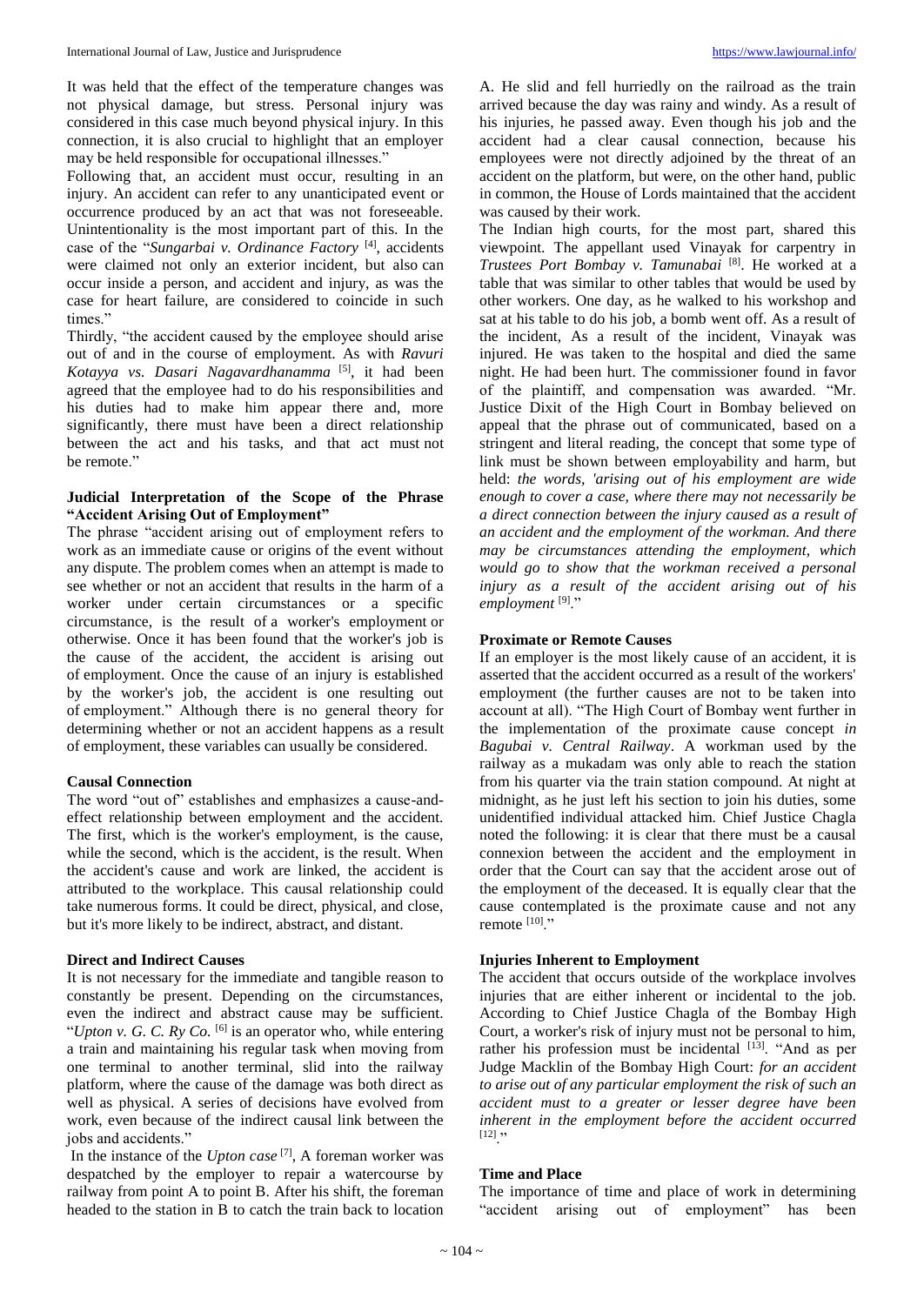demonstrated in some cases. In *Tamunabai, Port Bombay v. Mr. Justice Dixit*, for example, the phrase "employment" was discovered, which was wide enough to encompass both time and location.

However, this should no longer be taken into account, as most workplace accidents occur within a worker's normal working hours and are easily addressed as a result of his employment. The notion that all incidents that occur at the time and place of employment are caused by jobs is not admissible as a legal proposal we also cannot conclude that an accident that does not happen at the worker's workplace or at his preferred time is not an accident caused by his work. "Lord Parmoor's following comment shows the full breadth of the relevance of time and place: *it appears to me to be reasonably clear, and in accordance with the ordinary natural meaning of the language of the statute to hold, that if the conditions of his employment oblige a workman to work in a particular building or position which exposes him at the time and on the occasion of the accident to the injury for which compensation is claimed, then, although the accident is not consequent on and has no causal relation to the work on which the workman is employed, such accident arises out of his employment, as incident, not to the character of the work but to the dangers and risks of the particular building or position in which by the conditions of his employment he is obliged to work* [13] ."

# **Doctrine of** *Added Peril*

Workers are periodically hired to perform tasks in ways that are either unjustified or likely to raise the risk of the job. If there is only one way to conduct a work and the employee is wounded while doing it, both "in the course of" and "out of" the injury will be declared to have occurred. On the other hand, if the task may be completed in a number of ways, the worker should choose the least hazardous option. That is, if the worker suffers harm as a result of the higher risk, he should have no right to pick a riskier strategy, putting his job in jeopardy, and then claiming compensation. "When a worker takes responsibility in his own right at the time of the accident, he is not considered to have been hired or entitled to perform the accident. In *Plumb case* Lord Dunedin ruled the job is not an accident if the worker takes on the responsibilities he is not allowed to carry out at the time of the accident  $[14]$ . The theory of further threat was ruled defense in respect of *Devidayal Ralyaram v. Secretary of State* [15] as well as the employer was not responsible for compensation."

## **Concept of "***In the Course of Employment***"**

The phrase "in the course of the work" refers to the work that the worker is supposed to undertake and is related to it. The reach of the sentence "in the course of employment" is determined by the notional extension doctrine. In theory, a worker's job begins when he arrives at the job site and ends when he leaves. It is prohibited to travel to and from work. However, according to the concept of notional extension, legitimate expansions of time and place of employment may exist, and a worker may be considered to have entered or exited his employer's premises during his job. Time and space have been theoretically extended for entering and exiting the workplace. The scope of this extension is unavoidably limited by the facts of a specific case. Time and space have been theoretically extended for entering and

exiting the workplace. The scope of this extension is unavoidably limited by the facts of a specific case.

*"The general manager of B. E. S. T. Undertaking Bombay v. Mary Agnes* [16] , owned a number of busses and hired personnel, even including bus drivers, for the operation of that service. The public utility transport service is managed by the Municipal Corporation. The late driver completed the day's job. After leaving the coach at the depot, he took another coach to his home. The bus hit a parked truck. Bus. After the incident, he had been threatened and wounded on the road. He died in hospital thereafter. His widow requested compensation from the Court of Justice. The Supreme Court noted that the company offers a bus to pick all drivers from their homes in light of the large distances to be traveled by the employees and so that they might arrive at their stores on time as well as take them home after day's work. This facility is offered as a right, as service efficiency requires it. The Court noted the following:"

*"The employment does not necessarily end when the down tool signal is given or when the workman leaves the actual workshop where he is working. There is a notional extension at both the entry and exit by time and space. The scope of such extension must necessarily depend on the circumstances of a given case. The doctrine of notional extension of employment developed in the context of specific workshops, factories or harbors, equally applies to such a bus service which provided to employees to get to the job on time and reach their home without further strain contributing to their overall efficiency. The bus service is used as a privilege and matter of right. Their workplace gets notionally extended by virtue of this service* [17] *."*

The Supreme Court ruled that any accident involving a driver riding the bus to the plant or warehouse constituted an accident while on the work.

## **Conclusion**

The time and place of work, as well as the worker's duty to determine that the accident occurred "in the course of his employment," have all been factored into judicial judgments. If a worker is injured while performing his tasks in a certain area, there is no problem; but, a problem may arise if all of the factors, such as time, place, and duty, do not match. It was suggested that the duty should not be viewed as a key part in the strict sense for the following reasons: The Workers Compensation Act, 1923 became the first piece of social law to relieve wounded workers. Millions of workers will be orphaned if the requirement becomes a deciding factor, and the purpose of the legislation will be deregulated. Second, the legislative provisions of the Workmen's Compensation Act of 1923 stipulate that unless the defining clause is construed liberally, the employees will face increased difficulties and risk. It was suggested that the duty should not be viewed as a key part in the strict sense for the following reasons: The Workers Compensation Act, 1923 became the first piece of social law. Thirdly, the two Acts' programme is designed to cover empolistic harm, illness benefits, disability benefits, retired person benefits, medical benefits, funeral benefits, and accidental compensation. Furthermore, the Act distinguishes between partial disability, entire temporary disability, and permanent disability. If the emphasis is placed on the concept of duty, the importance and purpose of the social law system are ruled out.